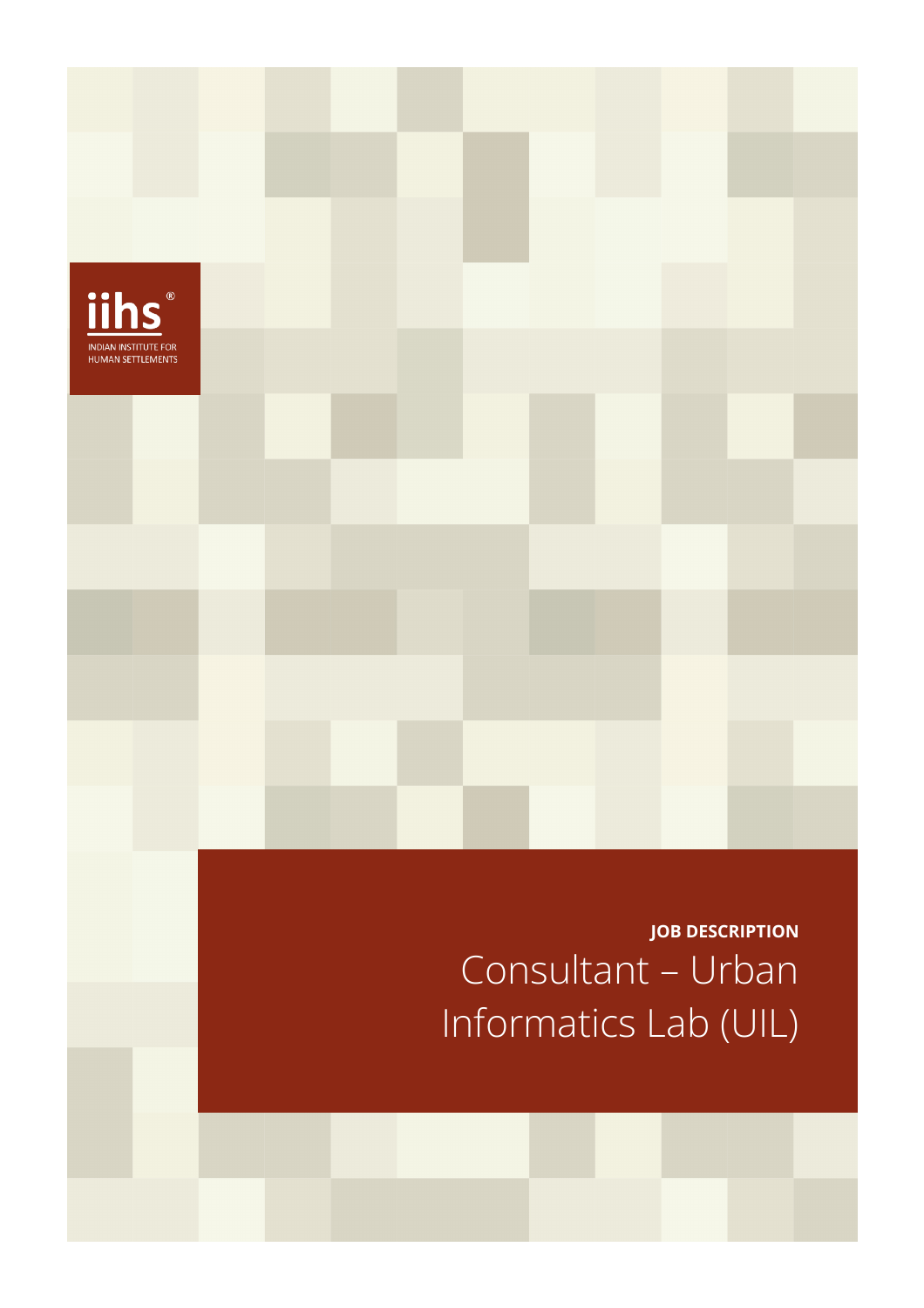### **About Us**

The Indian Institute for Human Settlements (IIHS) is a national education institution committed to the equitable, sustainable and efficient transformation of Indian settlements.

IIHS aims to establish an independently funded and managed national university of eminence for research and innovation focused on the challenges and opportunities of India's urban transition. The proposed IIHS University will be an institution of eminence that will host an integrated programme of quality campus-based education and research, training and lifelong learning for working professionals, distance and blended learning, as well as a whole array of practice and advisory services. The university will have a strong interdisciplinary orientation bringing together theory and praxis that is grounded in the South Asian context and also engages with and draws from knowledge across the globe.

For more information, please see http://www.iihs.co.in

### **About the Urban Informatics Lab**

The Urban Informatics Laboratory (UIL) at IIHS carries out research and analysis on India's urbanization using primary and secondary data. The Lab specialises in developing new methods to study and understand urban patterns, particularly in the context of data-scarce environments. It innovates in data creation, collection and organisation, as well as in bringing in diverse methods for urban problem-solving.

Further, it applies its learnings through research, policy, and practice projects across multiple thematic areas such as employment, economic development, social protection, food systems, land markets, housing, environmental sustainability, health, and inequality. The Lab also offers capacity building, teaching and training on urban data analysis for a range of learners across levels.

For more information, please follow thi[s link.](https://iihs.co.in/research/labs/urban-informatics-lab/)

#### **Job Description**

The UIL is seeking candidates who are interested in building a portfolio of individual and collective work on solving urban problems using data analysis. The Consultant – UIL will join a team with diverse disciplinary backgrounds in areas such as data and statistical analysis, economics, urban planning, software engineering, and public policy, and will work with the team on multiple research and practice projects, as well as on teaching, training and capacity building. This is a full-time position located in the Urban Informatics Lab.

The position will involve providing analytical support for IIHS research and practice projects, and for teaching quantitative research methods. The selected candidate will work with secondary data sets from various sources such as the Census, NSSO, Economic Census, Annual Survey of Industries, National Family Health Survey, as well as geo-spatial data from multiple sources. S/he will also assist in primary data collection through surveys, and will work on projects related to economic development, urban demographic trends across various scales, land markets, and urban food systems, amongst others.

### **Activities and Tasks**

Responsibilities would include, but not be limited to, the following: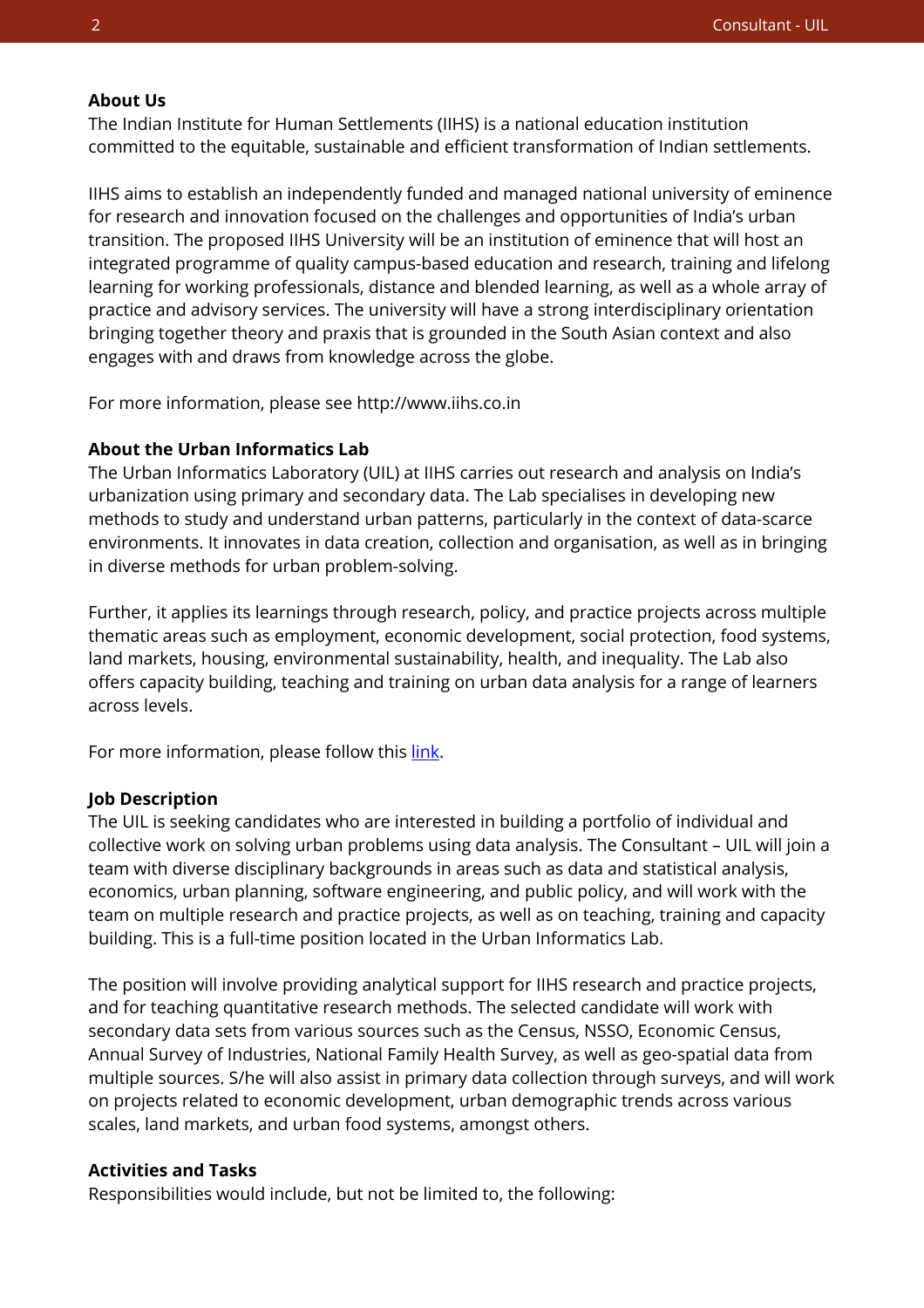- Anchoring and managing research and practice projects, including designing the choice of methods, the data collection and the analysis plan, as well as working towards research or practice outputs such as reports or papers;
- Proposing and executing quantitative solutions to various problems across IIHS research and practice projects, applying quantitative methodologies as well as developing new and innovative methodologies to build a deeper understanding of urban India;
- Assisting with writing proposals for new projects and helping expand the UIL project portfolio;
- Consolidating the existing work of the Lab and supporting outward-facing communication of the Lab's work;
- Teaching particular aspects of quantitative research methods or data visualisation for IIHS' teaching and training programs;
- Working on converting insights from UIL projects into written outputs for a variety of audiences, such as journal articles, commentary pieces, reports, policy papers and briefs, shorter articles for popular media, etc.;
- Providing support in project management and other IIHS activities including academics, research, training, practice, operations and others;
- Participating in all activities of Institution-Building at IIHS; carrying out tasks as assigned by IIHS; and travelling on IIHS work within or outside the country as and when needed.

# **Structure and Reporting**

The Consultant – Urban Informatics Lab (UIL) will report to the Senior Consultant/ Lead - UIL at IIHS and will be required to collaborate effectively with a diverse group of internal teams and external individuals/ organiSations, and students.

## **Person Specification**

We are looking for a bright and enthusiastic person who is keen on working with us to build their own work, as well as to build out a team of analysts who will over time have a solid body of work on urban data analysis.

The ideal candidate would have a demonstrable track record of using data analysis or quantitative modelling methods for urban problems in any of the following domains: economic development, inequality, housing, land, transportation, environmental sustainability, urban planning, infrastructure, services, and so on.

S/he should have experience with one or more of the following methods: regression analysis, spatial statistics/econometrics, machine learning, complex systems and networks, agentbased models and other simulation techniques. The candidate should be comfortable with innovating to solve urban problems in a data scarce environment. S/he should also be comfortable working in a dynamic, interdisciplinary environment and should be able to manage multiple projects and deadlines.

Applicants should have: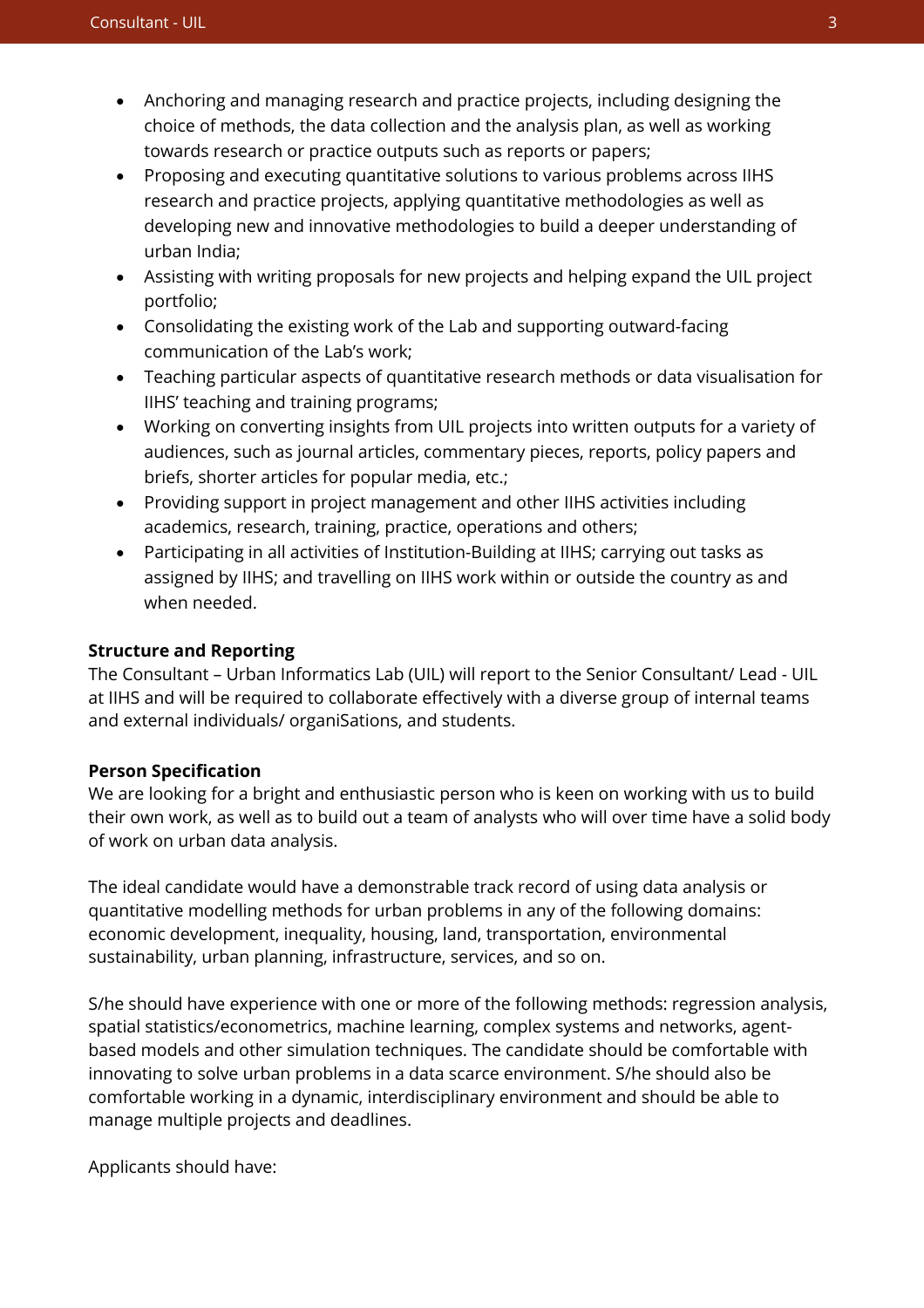- A Master's or PhD in a relevant field including urban planning, data science, public policy, economics, mathematics, statistics, development studies with a core focus on Data Analysis;
- At least 8 years of professional experience in any domain of urban data analysis (or 2-4 years of professional experience with a PhD);
- A demonstrated track record in any urban domain using quantitative methods; or experience leading surveys in the Indian urban context;
- Familiarity with Indian public datasets: Census, NSS / PLFS, IHDS, NFHS, CMIE;
- Proficiency in Excel/ STATA/ R/ SPSS;
- Experience in designing quantitative sample surveys and doing statistical analysis on survey data would be an advantage;
- GIS and coding skills would be an added advantage;
- Familiarity with design software would be an advantage;
- Should be comfortable working with inter-disciplinary teams;
- Teaching experience would be an added advantage.

This offer is on an exclusive basis, which implies that other professional assignments (whether compensated or not) that bear a potential conflict of interest with IIHS cannot be undertaken.

The search will remain open until the position is filled.

## **Location**

This position is based in Bengaluru and may entail travel to other locations in India.

# **Review and Assessment**

The role and performance of the incumbent shall be subject to normal review and assessment systems at IIHS.

# **Diversity Policy**

IIHS is an equal opportunity employer that encourages women, people with disabilities and those from economically and socially excluded communities with the requisite skills and qualifications to apply for positions.

# **To apply**

If you are interested to explore this opportunity with us, please fill the online application form by clicking [here.](https://iihs.co.in/job-application/) (You can also click on the "Apply Now" button at the end of the Job Description displayed on the website).

# **Contact**

Please write to us at **hr@iihs.co.in** if you need any clarifications while filling the online application form.